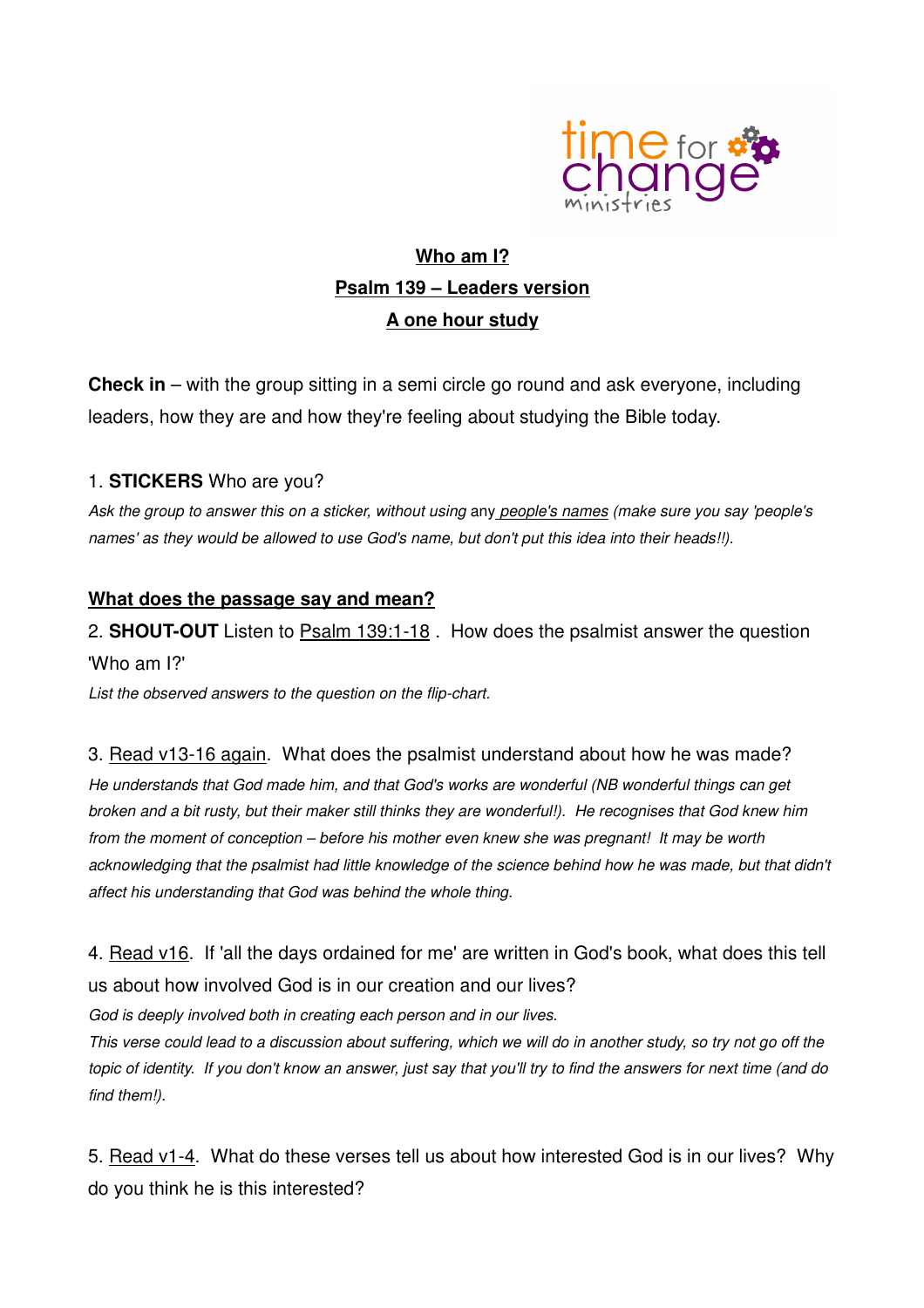#### 6. Read Isaiah 43:4. What does this verse tell us about how God feels about people?

God is talking in this verse, and saying that his people are precious and honoured in his sight, and he loves them. He says that he will rescue them (from the exile), by an exchange...

This is an apolgetics study, so technically not an evangelistic study, but if your group are ready to take it to the next level and see how this verse foreshadows the gospel, go for it!

## 7. Read Isaiah 46:3-4. Again, this is God talking – what does he tell his people about how he feels for them?

God reminds them that he made them, has known them since conception, been with them since birth and will stay with them into their old age. He says he will sustain them and carry them – this shows us just how much he loves them. It may help to explain that the people God was talking to were going through an awful national crisis (the exile) and God was saying that even that did not stop him from loving them and rescuing them.

## 8. 1 John 4:19. Who makes the first move? What does this tell you about how God feels about people?

If God makes the first move, the implication is that he loves us when we are not worth loving and when we don't love him... His love must be immeasurable (and inexplainable)!

## 9. Based on what you have read in Psalm 139 and Isaiah, how do you think God would answer the question 'Who are you?' regarding you?

Make sure the answers are based on the text, and not on self-perception or ideas about God that did not come from the Bible. Use their answers, formulate a Biblically accurate reply from God and write it on the flip-chart.

# 10. Assuming the answer on the flip-chart is God's answer about you, how would this make you feel?

Keep this discussion focussed: don't let it become self-pitying or 'God couldn't love me', focus on the evidence – the Bible says that God created us, has a plan for us, says we are precious and honoured in his sight and he loved us before we loved, or even knew, him.

**Check out** – with the group sitting in a semi circle go round and ask everyone, including leaders, how they found the study and if they are safe to go back to the cell.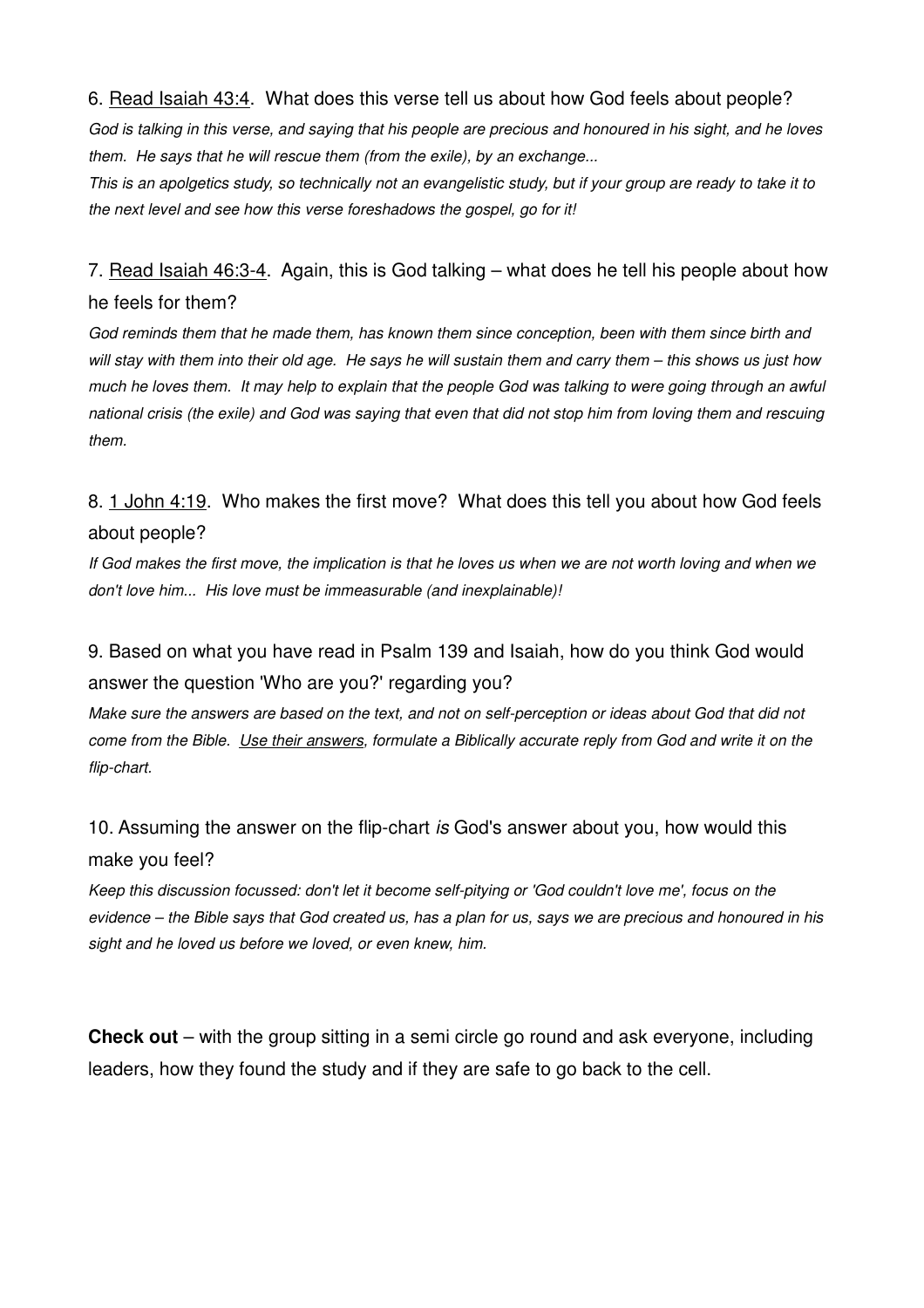

# **Who am I? Psalm 139**

1. **STICKERS** Who are you?

### **What does the passage say and mean?**

2. **SHOUT-OUT** Listen to Psalm 139:1-18 . How does the psalmist would answer the question 'Who am I?'

3. Read v13-16 again. What does the psalmist understand about how he was made?

4. Read v16. If 'all the days ordained for me' are written in God's book, what does this tell us about how involved God is in our creation and our lives?

5. Read v1-4. What do these verses tell us about how interested God is in our lives? Why do you think he is this interested?

6. Read Isaiah 43:4. What does this verse tell us about how God feels about people?

7. Read Isaiah 46:3-4. Again, this is God talking – what does he tell his people about how he feels for them?